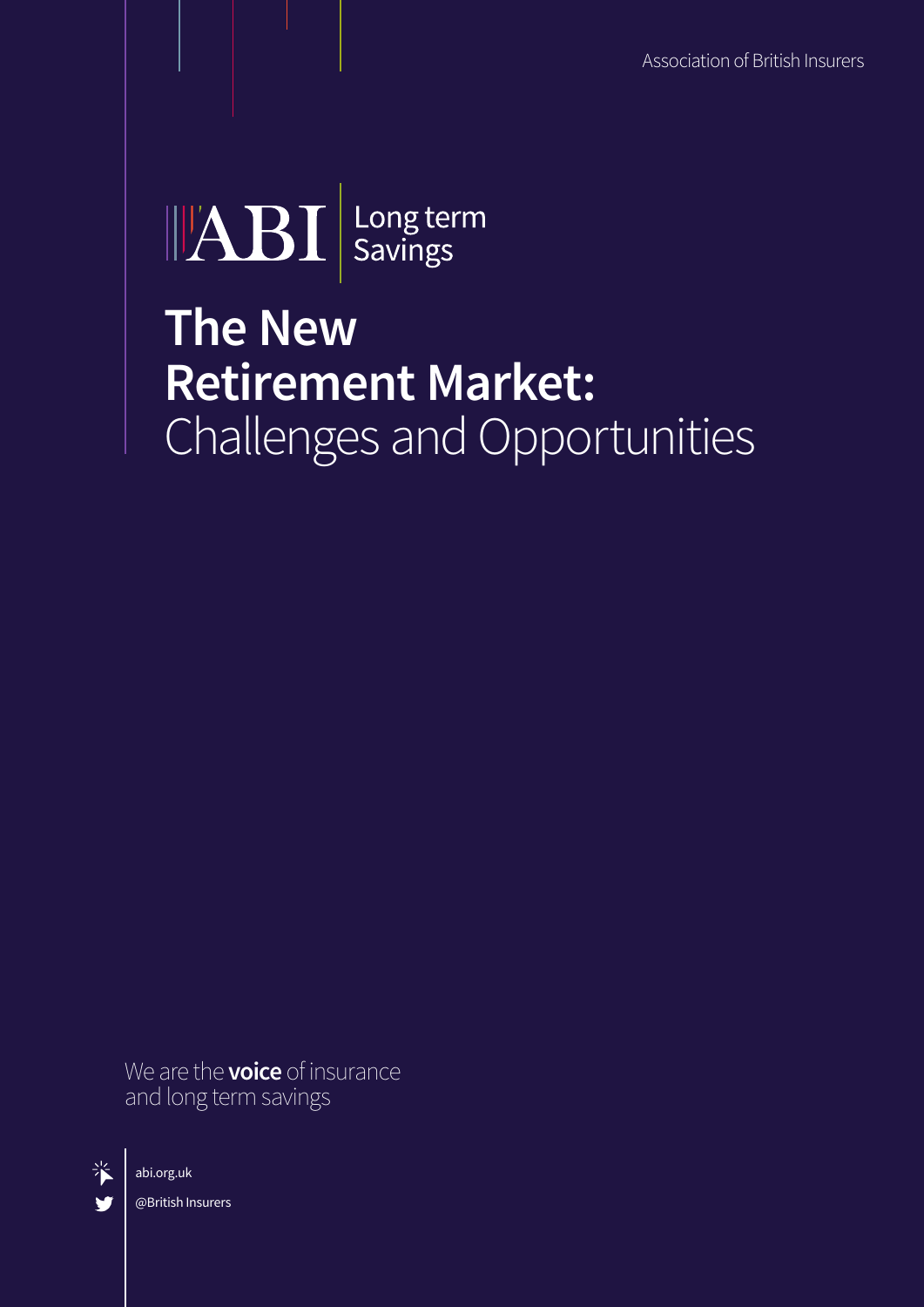# Summary

The flexible retirement rules introduced from April 2015 are proving to be very popular. However, while flexibility is beneficial, it adds complexity to already difficult decisions about retirement that many people may not have the knowledge, skills or motivation to tackle on their own. Two years in, while we know a lot about the new retirement market and the opportunities it offers, there are also challenges that pose significant risks to consumer outcomes if left for too long without being understood and addressed.

The ABI has dissected how people are using the pension flexibilities; how well product supply fulfils consumer needs and demands; as well as what actions Government, regulators and providers can take together to address the challenges that arise.

#### **Consumer Demand and Behaviour**

The aggregate picture emerging since April 2015 is that consumers are behaving sensibly with the new pension flexibilities. Demand for income products is also holding steady. Most pots worth over £30,000, and the majority of the money accessed, have gone into guaranteed income or flexible income products. However, there are warning signs that should not be ignored - most obviously, the existing behavioural bias to take cash when it is offered.

The reforms brought the Treasury £1.5bn in tax revenue in 2015-2016, £1.2bn higher than its original forecast. Consumers are clearly withdrawing from their pensions at a rate much faster than the Government anticipated. Most new entrants to drawdown are taking the tax-free lump sum and no income. We also know that full withdrawals tend to come from those with smaller pot sizes and from younger cohorts. This preference for cash instead of income in retirement remains a live concern: we need a study over time to better understand the drivers and the wider circumstances of the consumers making this choice to judge whether sustainability is a concern.

#### **Retirement Market Supply**

Our analysis is that the appetite for cash is driven by behavioural factors and not a lack of supply of products. The spectrum of consumer needs and preferences are being met by a wide range of products. For even the smallest pot sizes, there are accessible and affordable retirement products available, for new and existing customers. The market has seen innovation combining guaranteed and flexible income, reflecting long-standing consumer needs for both security and flexibility, and new ways to interact with providers and advisers through the development of automated advice and other digital tools.

The ABI will continue to monitor whether those with the smallest pots still have access to appropriate retirement solutions, but it is important to note that product innovationwill not be the only answer to the challenges facing consumers in the new retirement market. Ultimately, people need to be saving more, and saving sooner.

#### **Next steps**

Any interventions in the retirement market need to be grounded in a long-term, stable and joined-up strategy for UK pensions policy – based on a consensus across Government, and a common view of what a good retirement should be. This strategy should promote active consumer engagement, to help people to make investment and withdrawal decisions, and to compare retirement options. It should promote use of guidance and go further to deliver affordable advice. Additionally, it should ensure that regulation is consistent, including of solutions for those who do not engage in decisions about retirement.

It is important to recognise that not everyone will reach outcomes that are unquestionably the best for them. However, addressing the challenges from the new retirement market will go a long way to encourage consumers to trust and engage with their pensions, helping to ensure that as many people as possible reach their retirement goals.

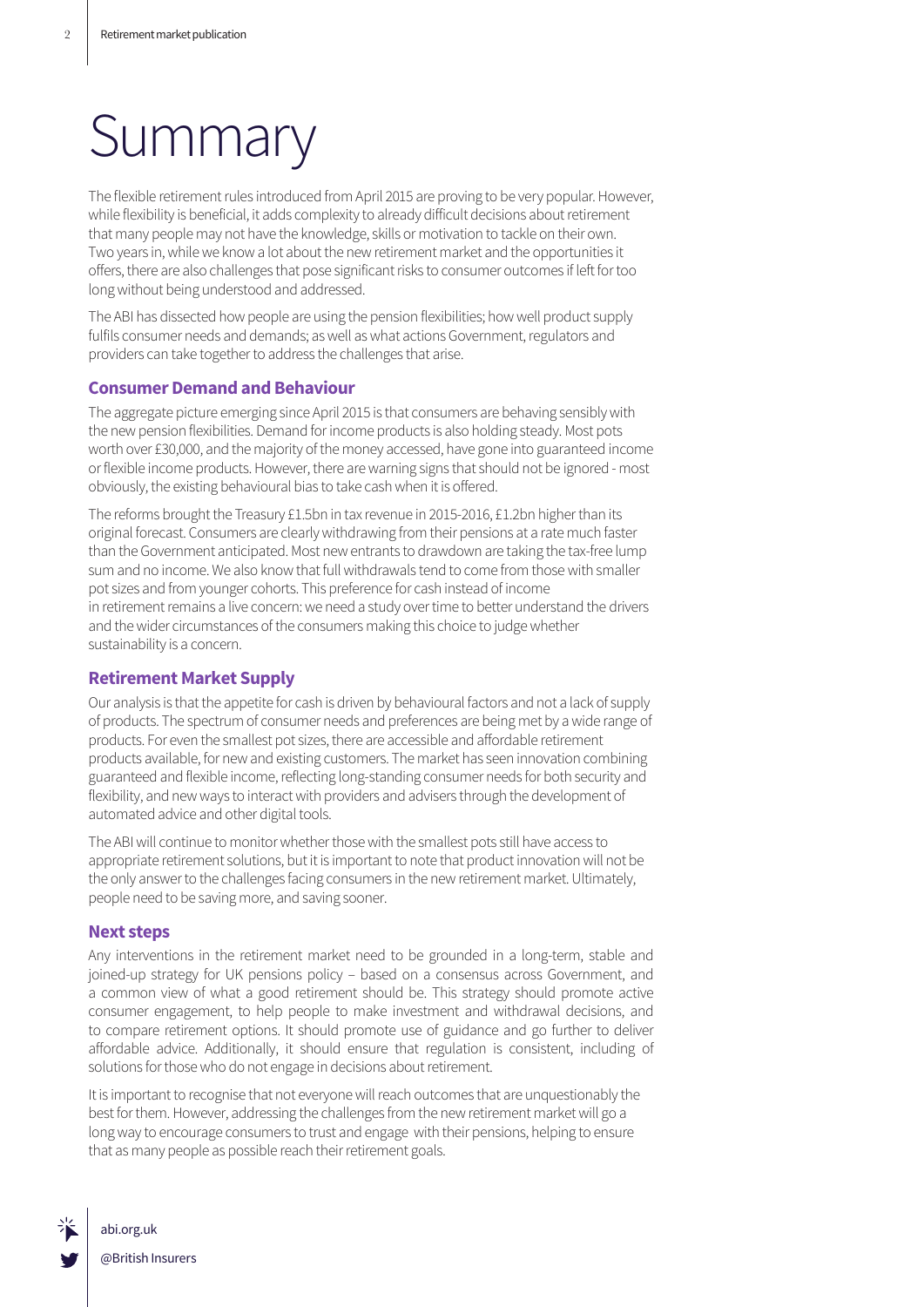### I.Purpose

The ABI is seeking to provide a holistic and transparent view of the new retirement market: to understand how customers are accessing their pensions, whether there are the products and the innovation to meet customers' needs, and how best industry and policymakers can address the challenges that have arisen since the major pension flexibility changes were introduced in April 2015.

# II.Background

- The Freedom and Choice in Pensions reforms announced in March 2014 were among the most significant pension policy changes in the UK since 1921. They intended to give individuals flexibility in how they access defined contribution (DC) pensions to suit their circumstances and preferences. Before these reforms, for most people, there was little choice but to buy a guaranteed income for life, but now many more people can take their pension in one or more lump sums or as a flexible income.
- A number of factors led to these reforms. The New State Pension provided a simpler foundation for retirement income and incremental changes between 2010 and 2015 made retirement options more flexible. Additionally, there was increasing downward pressure on the rates paid by guaranteed income products, caused over time by a combination of factors, including monetary policy, changing solvency rules, increasing longevity, and the impact of the 2008 global financial crisis on overall economic conditions.
- This level of flexibility has benefits for customers and is extremely popular. But it is part of a shift in a wider set of social, economic and demographic changes, including a transfer of responsibility to the individual, most pronounced in the transition from defined benefit (DB) to DC pensions. This means that customers need to be able to make decisions about retirement which can be complex, and they may not have the knowledge, skills or motivation to do so.
- Many people accessing their pensions now are likely to own their own home and many also have access to income from DB pensions. The future will be different:
	- Studies differ on when the pensions tipping point will occur when people will rely more on DC than on DB pensions – but it is an accepted fact that only a minority of people will have access to income from DB schemes in subsequent generations of pensioners.
	- Housing wealth is concentrated in older generations and future cohorts are more likely to be renting in retirement.
	- There is projected to be a bigger gap in pension savings between the richest and poorest.
	- More people will need to work later in life to support themselves financially, but will have unequal ability to do so. Some may not have the health required and there may not be the supply of jobs needed to meet the demand for work in older ages.
- • Against this background, this publication seeks to analyse the new retirement market, and to identify and help to address its challenges, in order to help customers reach the outcomes they want and need.

NOTE: Unless otherwise specified all data is from ABI 2016 Statistics, which covers information from ABI data providers. Graphs in this publication derived from ABI Statistics do not include withdrawals for trust-based schemes and drawdown providers which are not ABI data providers. The data includes firms who only offer retirement products. As a result, Full-Cash Withdrawals are not available for these companies, as there is no pre-existing pension pot.

NOTE: Please note that the graphs derived from ABI Statistics for Section IV (Retirement Market Supply) are from an ad hoc data collection and not from our regular data collection series. Where applicable, unless otherwise specified, the data is broken down into calendar year quarters.

NOTE: The number of 'drawdown sales' are different to the number of 'new entrants to drawdown'.

abi.org.uk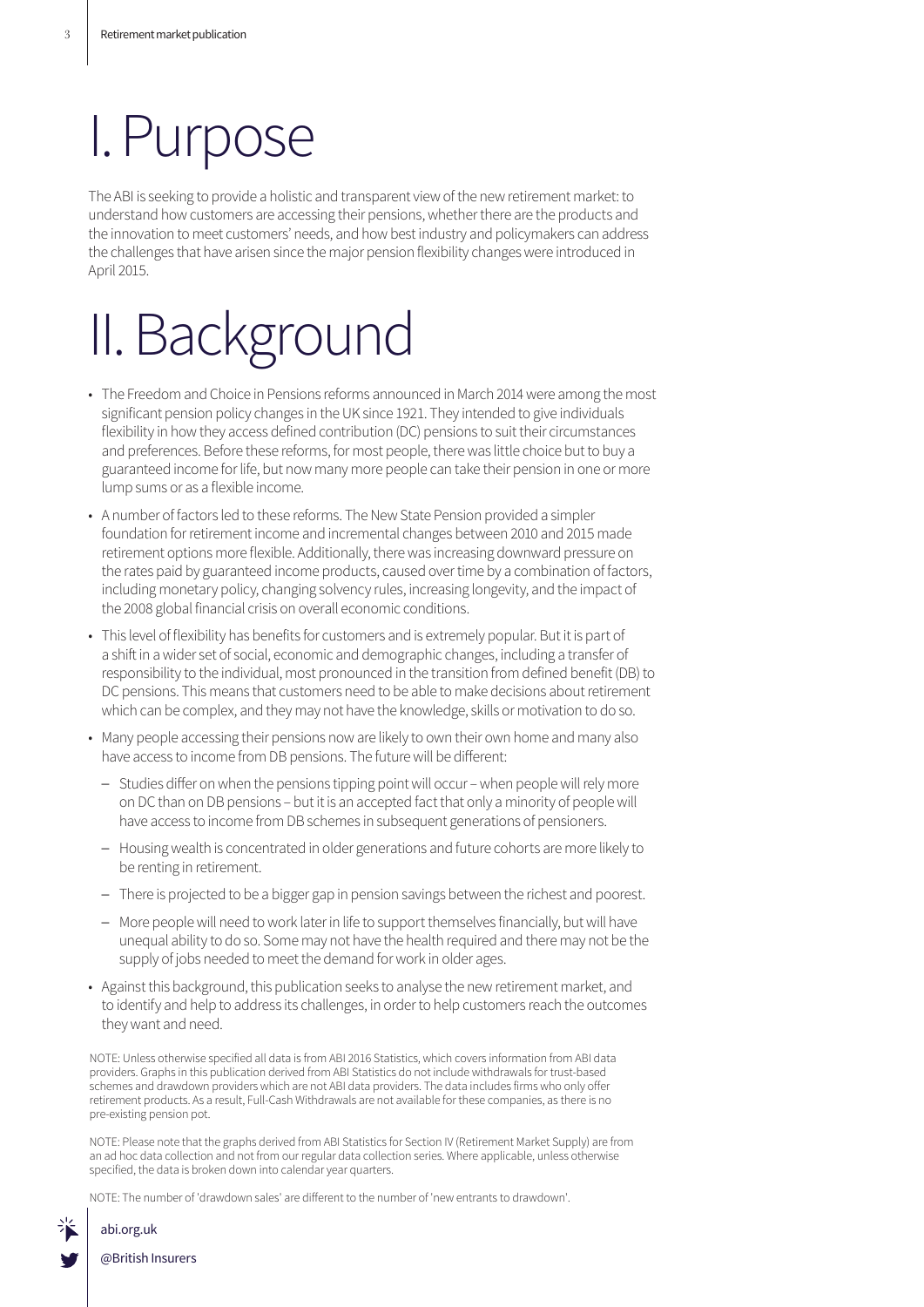## III. Consumer Demand and Behaviour in the Retirement Market

• **Preferences for lump sums or income differ markedly by age and pot size.** The vast majority of smaller pots are currently taken as a lump sum, with 88% of the 116,000 full withdrawals in Q2 and Q3 2016 coming from pot sizes less than £30,000. Younger cohorts are more likely to fully encash, with full withdrawals coming mainly from the 55-59 age band

(Chart 3.1). Demand for income products is more evenly spread, but more common at medium to higher pot sizes. The Financial Conduct Authority's (FCA) most recent data trends on consumer behaviour align with ours, with Chart 3.2 showing how product choices differ by pot size.

- It is important to note that**most DC pots remain untouched** while over 100,000 are accessed every quarter, over 4.7m DC pots belonging to those aged 55 and over have not been accessed.
- ABI and HMRC data suggests that the **demand for income products is steady**.
	- Following an initial surge for cash in Q2 2015, people are now taking less money in lump sums. The average size of 'flexible payments' recorded byHMRC went down 69% from £12,900 in Q2 2015 to £4,000 in Q4 2016, while the average number of payments per individual per quarterwent up from 1.4 to 2.4 overthe same period, suggesting a shift from lump sums towards income (Chart 3.3). However, only with longer term data can this trend be definitively confirmed.
	- **Sales of guaranteed income and flexible income products remain buoyant**,with over £5.7bn invested to buy over 82,000 income products (annuity and drawdown) in Q2 and Q3 2016. Guaranteed income sales come in at £1.2bn for each of the two quarters respectively, while flexible income sales are still higher, reaching £1.7bn in Q2 and in Q3 2016. The figure on flexible income sales for thewider market, including non-ABI members, will be higher. Comparing our statistics to the FCA's figures, ABI data providers accounted for around two-thirds of the new drawdown customers in the last two quarters.
- **People continue to take a flexible income in different ways.** 
	- Most pots entering drawdown now have a tax-free lump sum taken, but no income immediately, with 40,880 drawdown contracts accessed in this way in Q2 and Q3 2016, taking out over £1bn. In total at the end of Q3, 114,000 pots in drawdown (including capped drawdown) have had a taxfree lump sum taken, but never any income.
	- **Among those taking a regular flexible income, many people are taking a sensible approach**, with 45% of pots in each of Q2 and Q3 withdrawing less than 1%.
	- Those with **larger pots** starting a flexible income take a smaller proportion of their total fund, compared to **smaller pots**, which are being withdrawn at a faster rate. For pot sizes less than £10,000, average income taken increased from 28% to 34% between Q2 and Q3. In comparison, pots valued at £50,000 and over took only 2% in both Q2 and Q3 (Chart 3.4).

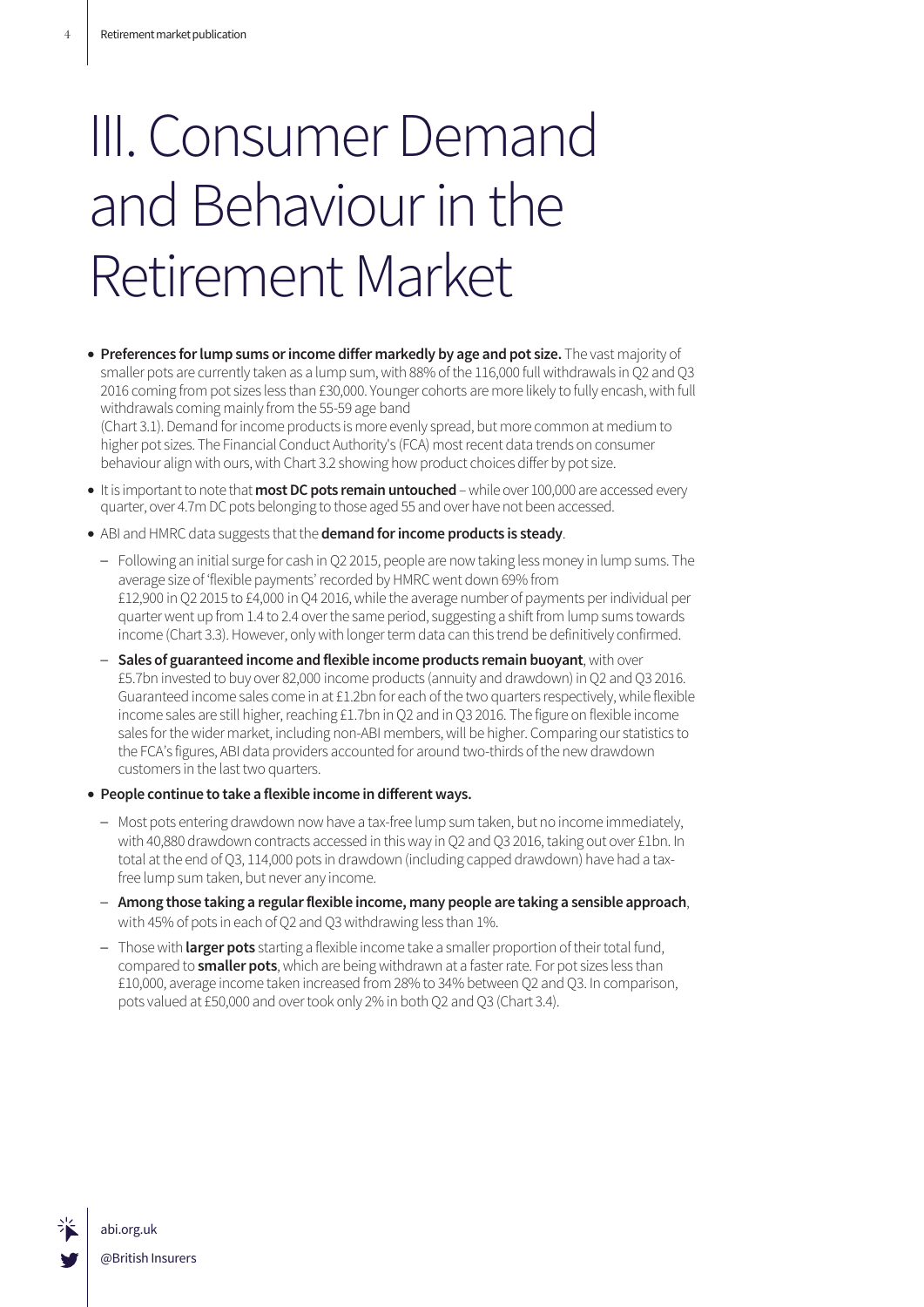- **Consumer behaviour research** shows that people appreciate pension flexibility and are spending their savings on "practical considerations", such as savings, daily living costs, investments, or paying off debts. But, some had unexpected income effects on tax and welfare payments, which may have negative impacts on retirement outcomes. A small minority of consumers had a reduction in welfare payments or lost eligibility completely, an outcome affecting a greater proportion of those with the smallest pots than those with larger ones.**<sup>1</sup>**
- Research also found that most **people who took tax-free cash** were motivated to do so simply because they could, rather than by need – a behavioural response to the way tax rules were presented to them. Many also felt that ISAs are safer than pensions and better understood, giving consumers a sense of control, while pensions were deemed too complex, have been subject to bad publicity, and can fall in value.**<sup>2</sup>**
- These trends show that **customer retirement preferences have not changed very much since April 2015**, reflecting a continued desire for both security and flexibility. What has changed is how customers can interact with their products, allowing them to take advantage of developments in technology. However, while advice is taken for around two-thirds of drawdown sales (covering the period from Q4 2015 to Q3 2016), this is the case for less than half of other transactions during this period, according to the underlying data for the FCA's 2017 Data Bulletin, Issue 8.

**1** Citizens Advice (2016) Life after pension choices: Consumer reflections on pension freedoms and thoughts on the future. Retrieved from: https://www.citizensadvice.org.uk/Global/CitizensAdvice/Families%20Publications/ LifeafterpensionchoicesPDF.pdf

**2** Ignition House (2016) New Choices, Big Decisions: Exploring Consumer Decision Making and Behaviours Under Pension Freedom and Choice. Sponsored by: The People's Pension and State Street Global Advisors. Retrieved from: https://bandce.co.uk/wp-content/uploads/2016/03/ssga-tpp-report-new-choices-bigdecisions.pdf

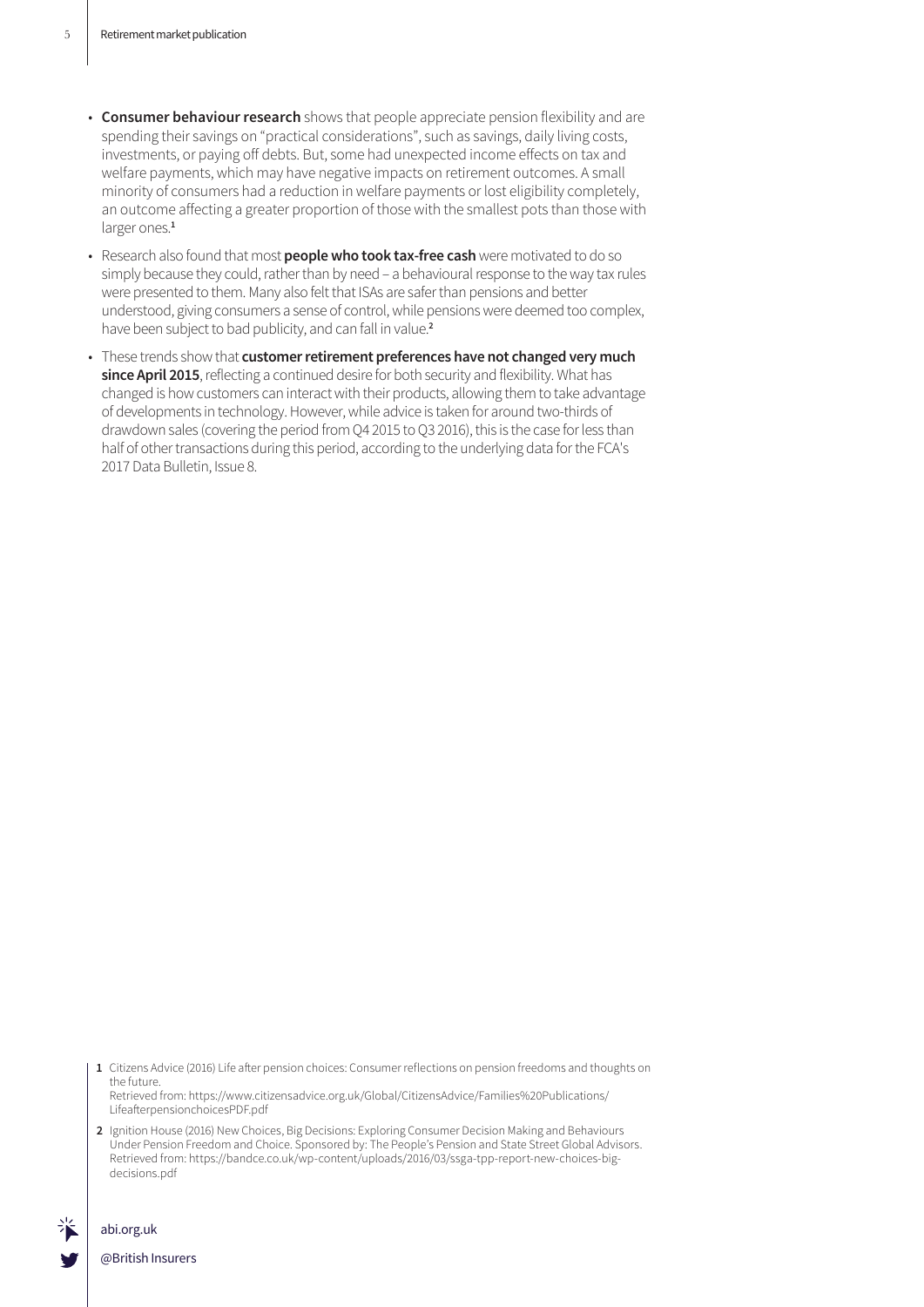



**Key message:** Younger cohorts are more likely to fully encash, with the highest number of full withdrawals coming from the 55-59 age band.



#### **Chart 3.2 – Options taken at different pot sizes, Q2 2016**  (Source: Underlying data for the FCA's 2017 Data Bulletin, Issue 8.)

**Key message:**Demand for income products, as seen in the different purple-coloured bars, is more evenly spread across different pot sizes, but is more common at medium to higher pot sizes. Those with the smallest pots tend to fully encash.

Note: UFPLS stands for Uncrystallised Fund Pension Lump Sum. The publication refers to UFPLS as "Lump Sum" for most of the document.



#### abi.org.uk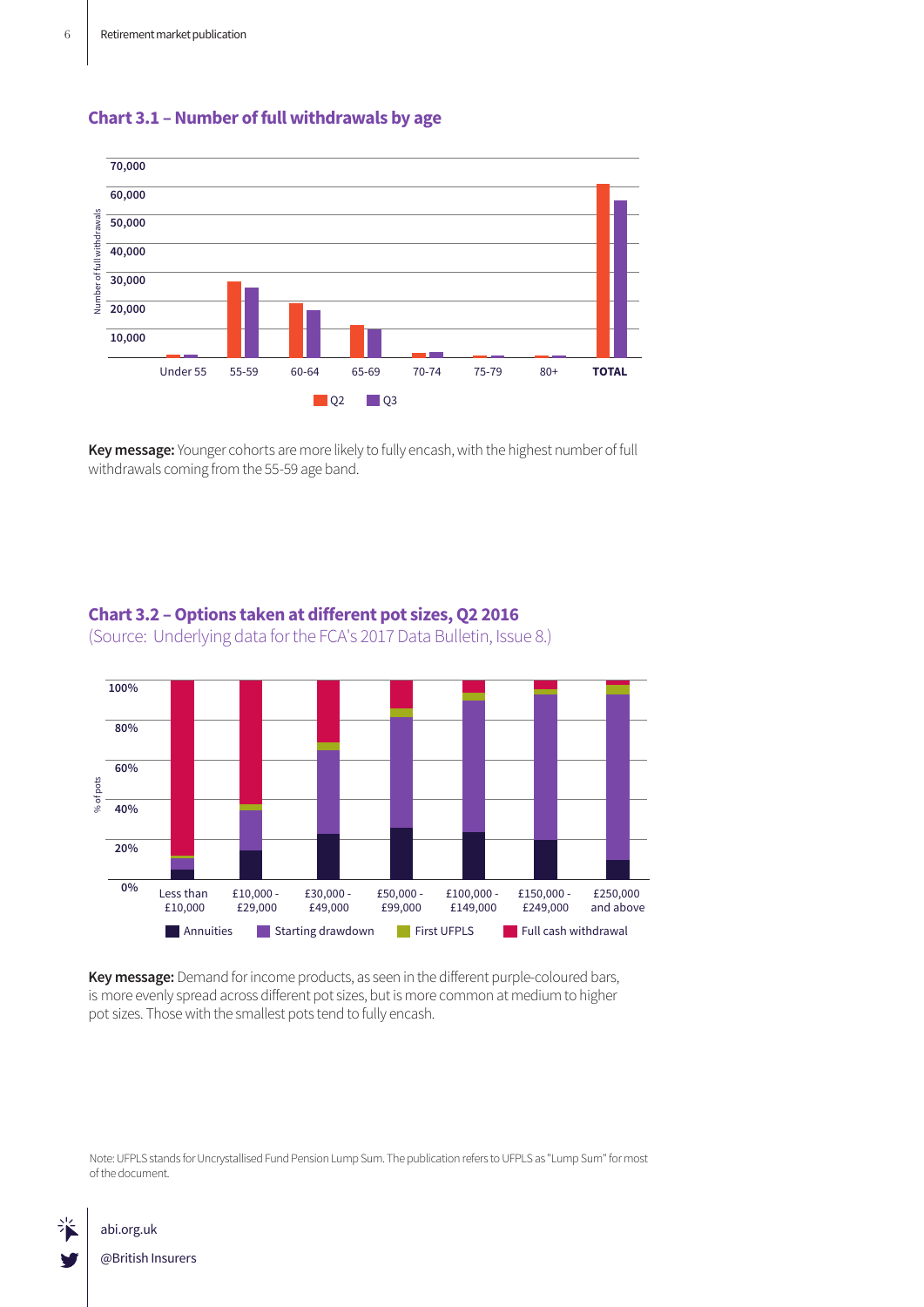



**Key message:** The average value of payments (red line) went down 69% between Q2 2015 and Q4 2016 from £12,900 to £4,000, while the average number of payments per individual (blue bars) went up from 1.4 to 2.4 over this same period. This potentially shows that following an initial surge for cash, more people are now taking an income. Only more detailed analysis and longer-term data can confirm this trend.

### **Chart 3.4 - Differences in quarterly income paid between larger and smaller pots**



Note: The amounts paid are for new entrants into drawdown

**Key message:** Where a flexible income is started, larger pots have a smaller proportion of their total fund taken, compared to smaller pots, which are being withdrawn at a faster rate. For pot sizes less than £10,000, average income taken increased from 28% to 34% for new entrants into drawdown between Q2 and Q3. In comparison, pots valued at £50,000 and over took only 2% in both Q2 and Q3.

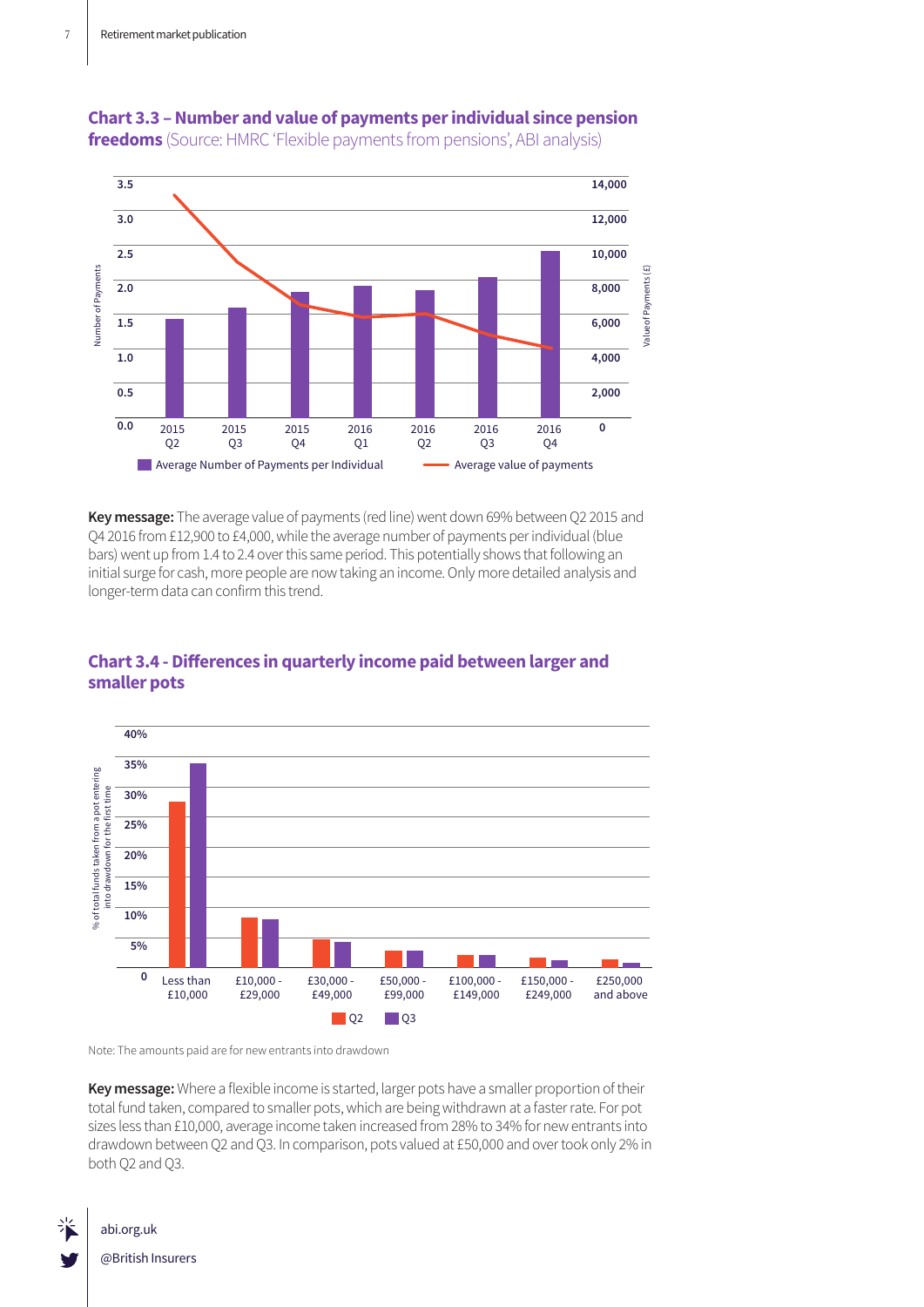# IV. Retirement Market Supply

- Providers successfully implemented the Government's 2015 reforms to a very short timetable, helping to ensure that customers had access to flexible options, developing new products and embedding support throughout the retirement journey to provide access to the necessary guidance.
- • As a result, there is a **wide range of retirement products** offered by both ABI and non-ABI members – to ensure that customer needs are being met. Some new products and features have also been introduced in the period since April 2015 (Chart 4.1). It is also important to note that while flexible options are widely available, not all trust-based schemes offer flexible options to its members.
- • For even those with the smallest pot sizes, there are currently **accessible and affordable retirement products** available, for new and existing customers. Flexible income products are already available on the open market without advice, with no minimum pot size, and at prices below the auto-enrolment charge cap (Charts 4.2, 4.3a, 4.3b). The ABI will however continue to monitor whether those with the smallest pots have access to appropriate retirement solutions.
- **Competition** in the retirement market is evident from almost half of guaranteed income sales, and over half of flexible income sales, being to new, rather than existing customers. However, switching providers should not be used as a definitive benchmark to measure competition or outcomes. Around half of customers that buy from their current provider have a guaranteed annuity rate; customers do not only transfer at the point of taking their pension, as 89,000 customers aged 55 or over transferred to another provider in Q2 and Q3 combined; and customers can transfer once in drawdown.
- **Choosing a flexible income product** is very different from shopping around for a guaranteed income, which is driven primarily by finding the best income possible for the customer's needs. **Flexible income providers compete on several factors:** guarantees, customer service, investment choice and performance, and flexibility in access to funds. Value for money is important in all of these. These multiple aspects of products make it more difficult to compare them.
- **• Product innovation** since 2015 has been driven by long-standing consumer preferences for both security and flexibility, with additional hybrid products combining guaranteed and flexible income being added to the market, as well as new features to help people pass their pension on to beneficiaries (Charts 4.4). There has also been innovation in how providers and advisers interact with customers, such as in the development of automated advice and other digital tools.
- • However, **product innovation had already happened before 2015**, including guaranteed income based on health and lifestyle, hybrid products bringing together flexible and guaranteed income, blended solutions which combine products from different providers, development of simpler flexible income products, as well as a risk warning system to flag sustainability concerns to financial advisers.

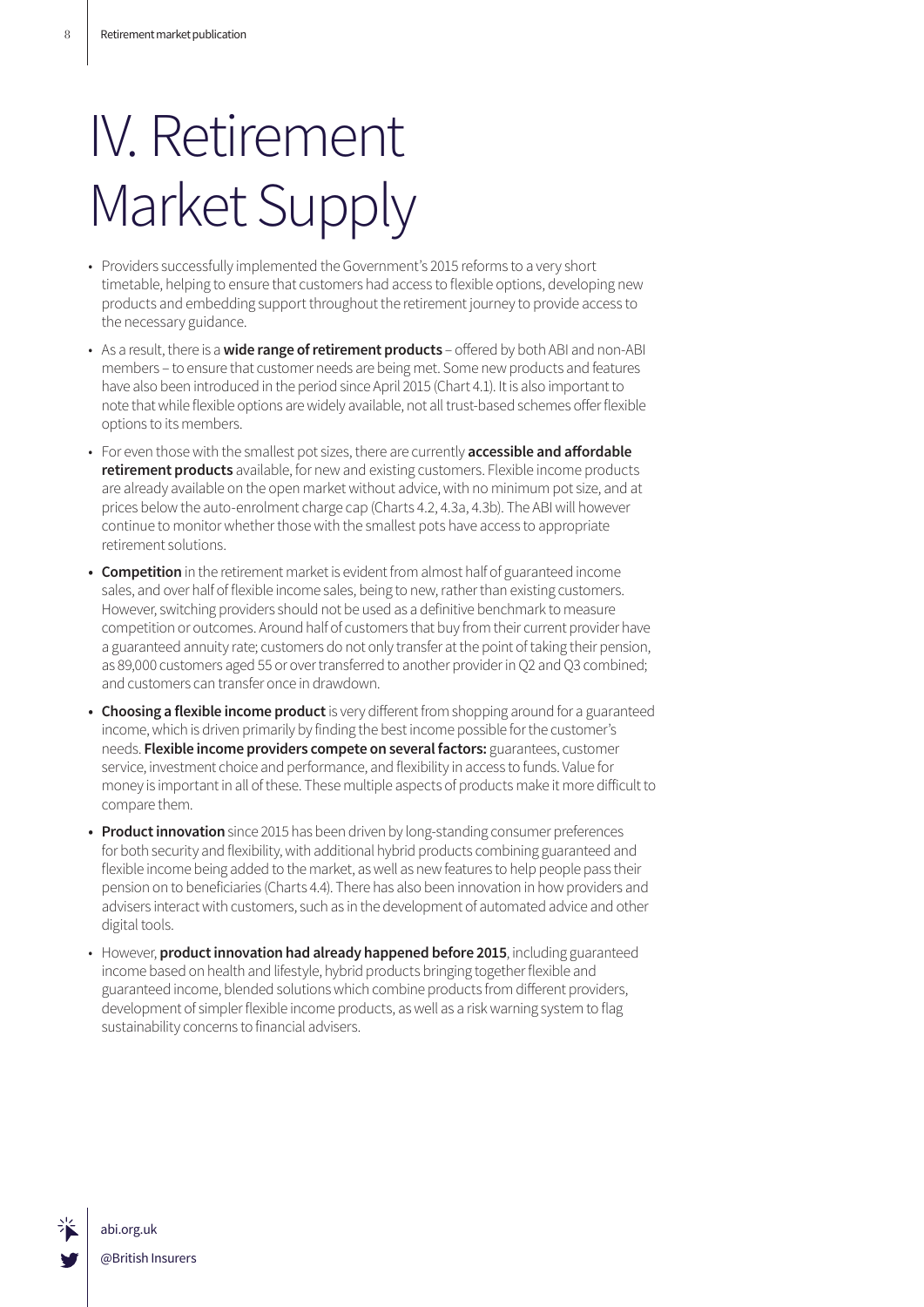- While the ABI will continue to help monitor whether consumer needs are being met,**there are also limits to future product innovation.** For one, innovation will need to be within the constraints of legislation: products can at this time only be a guaranteed income, flexible income and lump sums or a combination of these. Other barriers to innovation include the need to hold capital under prudential regulation and lack of customer demand for particular product features. Additionally, future innovation should not happen just for the sake of it; it should only ever be done to meet consumer needs and demand.
- There are also limits to what future product innovation will be able to achieve. Alongside market developments, there must also be a simultaneous push by all stakeholders to help ensure that people are saving more, and sooner, as future product innovation alone will not be enough to secure the necessary retirement income.
- Careful analysis shows that while there is currently **no obvious product gap in the supply side** of the retirement market, there are **challenges for customers that would benefit from policy solutions,**which are discussed in detail in Section V, Retirement Market Challenges.

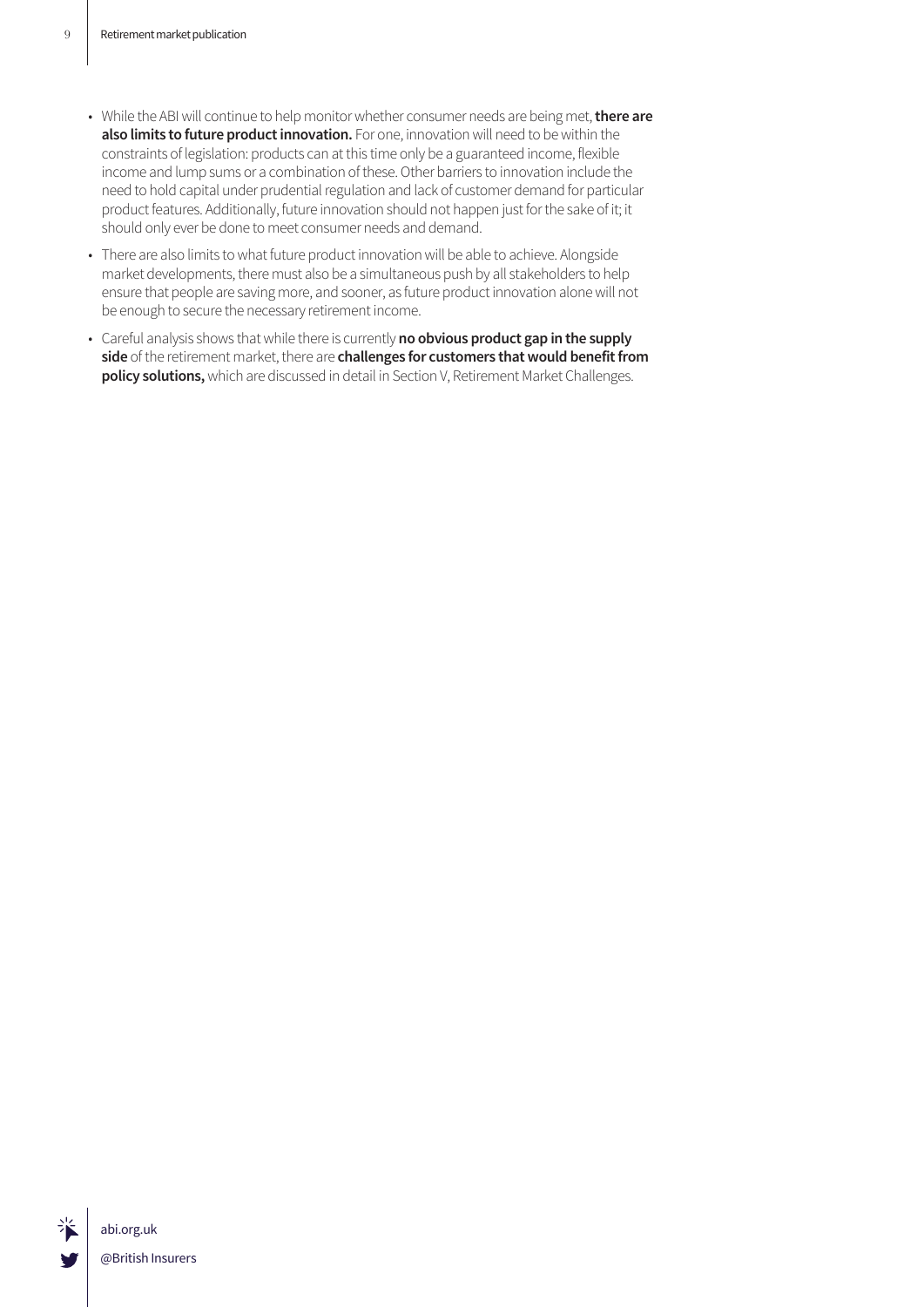The graphs derived from ABI Statistics for Section IV (Retirement Market Supply) are from an ad hoc data collection and not from our regular data collection series.





Note: Includes firms who only offer retirement products, so Full-Cash Withdrawals are not possible for these companies , as there is no pre-existing pension pot.

Note: Data covers ABI data providers

**Key message:** There are a wide range of retirement products offered for both new and existing customers, helping to ensure access to flexible options.



### **Chart 4.2 – Range of minimum pot sizes required for different products**

**Key message:** Even for those with the smallest pots, there are retirement options available. There is no minimum pot size needed to take any of the options, though this differs between firms and in some cases minimum pot sizes differ between new and existing customers.

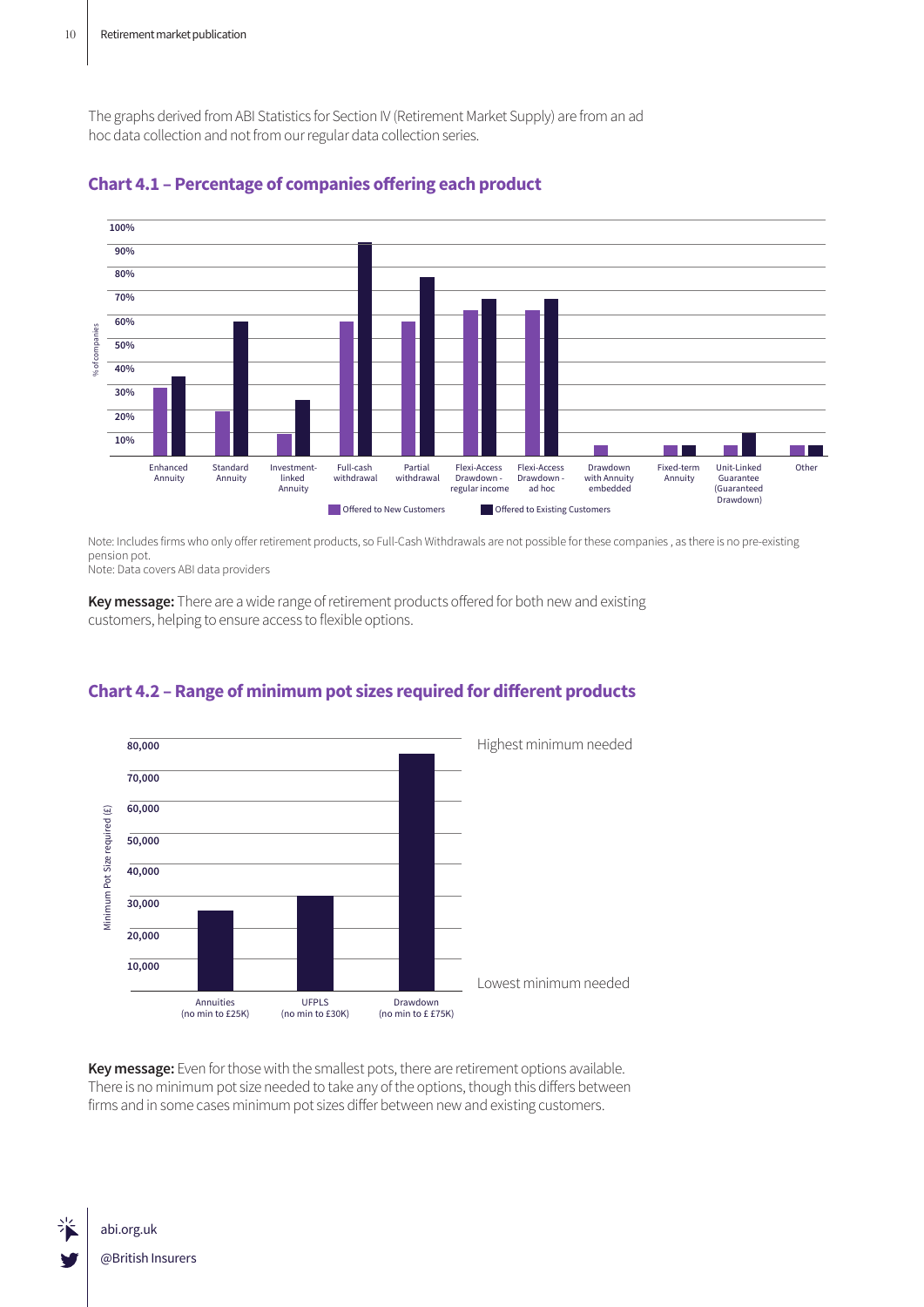



Note: Includes firms who only offer retirement products, so Full-Cash Withdrawals are not possible for these companies.



#### **Chart 4.3b - Advice required for existing customers by product**

Note: Includes firms who only offer retirement products, so Full-Cash Withdrawals are not possible for these companies, as there is no pre-existing pension pot.

Note: Figures include firms who require advice on withdrawals over a certain amount.

**Key message (4.3a and 4.3b):** For both new and existing customers, there are product options that do not require advice, allowing flexibility for even those with the smallest pots – who may not be able to afford advice – to choose the retirement solution most suited to their needs.

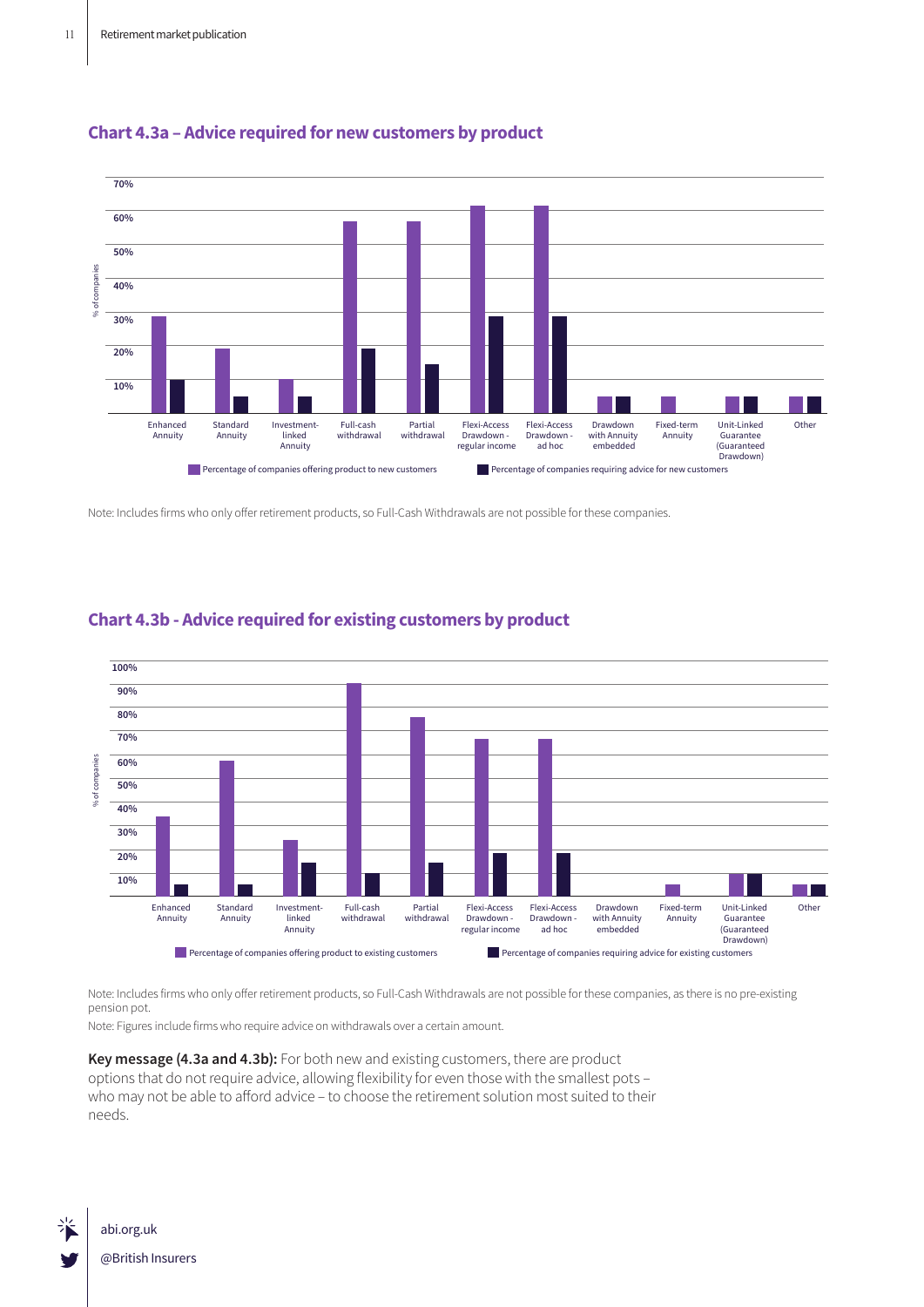

### **Chart 4.4 – New product features introduced since April 2015**

**Key message:** There has been product innovation since 2015, with additional hybrid products combining guaranteed and flexible income being added to the market, and new features, particularly to help people pass their pension on to beneficiaries.

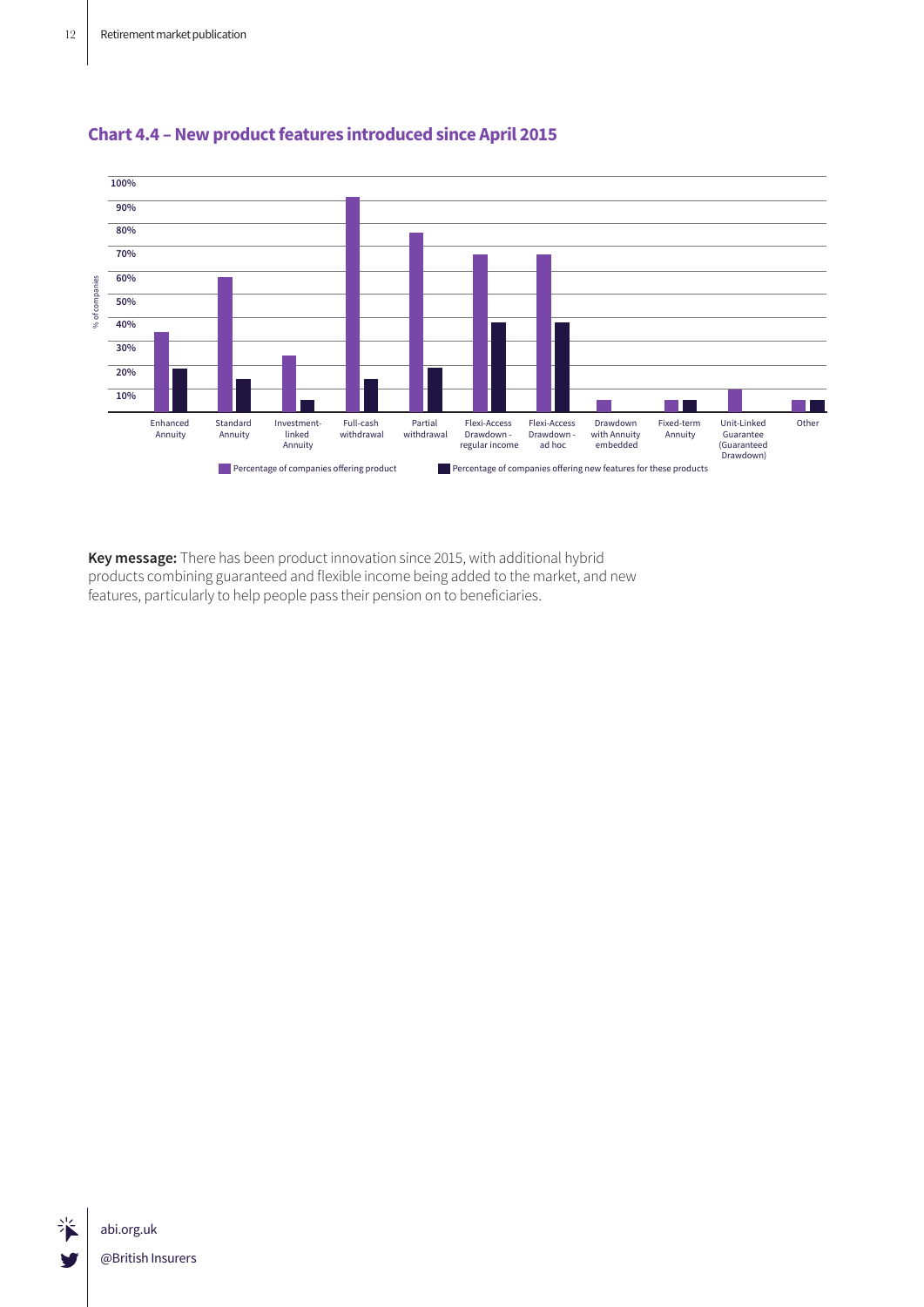# V. Retirement Market Challenges

- • Tensions between **freedom and responsibility** are the source of many of the challenges in the new retirement market. Consumer engagement throughout the retirement journey is necessary to make flexibility work in the interest of customers who must make complicated decisions about their retirement – how much to withdraw, when, and how the remainder should be invested, based on what they want from retirement and the risks they are willing and able to take.
- The main challenges in making these **investment and withdrawal** decisions are that:
	- there is a common behavioural bias to take cash immediately, although studies show that guaranteed income products – annuities – tend to be economically good value; and
	- decisions about investments and withdrawals over a lifetime are complex and personal to the individual.
- There are specific challenges associated with taking **lump sums** that may be of concern: Guarantees were given up on 52% of DC pots with a guaranteed annuity rate or deferred annuity when accessed in Q2 and Q3. Most of those guarantees were given up to take a lump sum; 46% of all full withdrawals were made by under-60s over this same period; and according to research from Citizens Advice, one in eight consumers had unexpected impacts on tax or welfare payments.**<sup>3</sup>**
- Flexibility also presents new challenges for potentially **vulnerable customers**. For example, because more people are now able to take a flexible income, but are also living much longer, more people may not have the capacity to make the necessary, but complex retirement decisions later in life, and it may lead them to become bigger targets for scams.
- Additionally, while there is not an obvious default option in retirement, there still need to be solutions for people**who do not want to or cannot make decisions**. If consumers do not engage, theywill not be automatically placed into a retirement product. The pot will just stay untouched until action is taken. However, any default settings will mean that outcomes will be at odds with some people's plans and wishes.
- The **macro-economic context** also remains a challenge, with low interest rates and market uncertainty. Many DC pots may not be big enough to withstand shocks while making withdrawals. Ultimately, people will need to save more to be able to make the most of flexible options in retirement.
- The ABI's work on the Pensions Dashboard, consumer engagement research, rules of thumb and nudges, vulnerable customers, and our work on pension language, are all examples of the industry's proactive attempts to work with policy-makers to address new retirement market challenges by helping to inform customer retirement decision-making (please see Section VI for details). However, there are additional actions that can be taken.
- When ready, customers in the retirement market are able to choose from a range of products, but these are not **necessarily easy to compare**, particularly across different types of flexible income products. The ABI would like to explore with Government, regulators and the wider industry howthis can be addressed.

Retrieved from: https://www.citizensadvice.org.uk/Global/CitizensAdvice/Families%20Publications/ LifeafterpensionchoicesPDF.pdf



**<sup>3</sup>** Citizens Advice (2016) Life after pension choices: Consumer reflections on pension freedoms and thoughts on the future.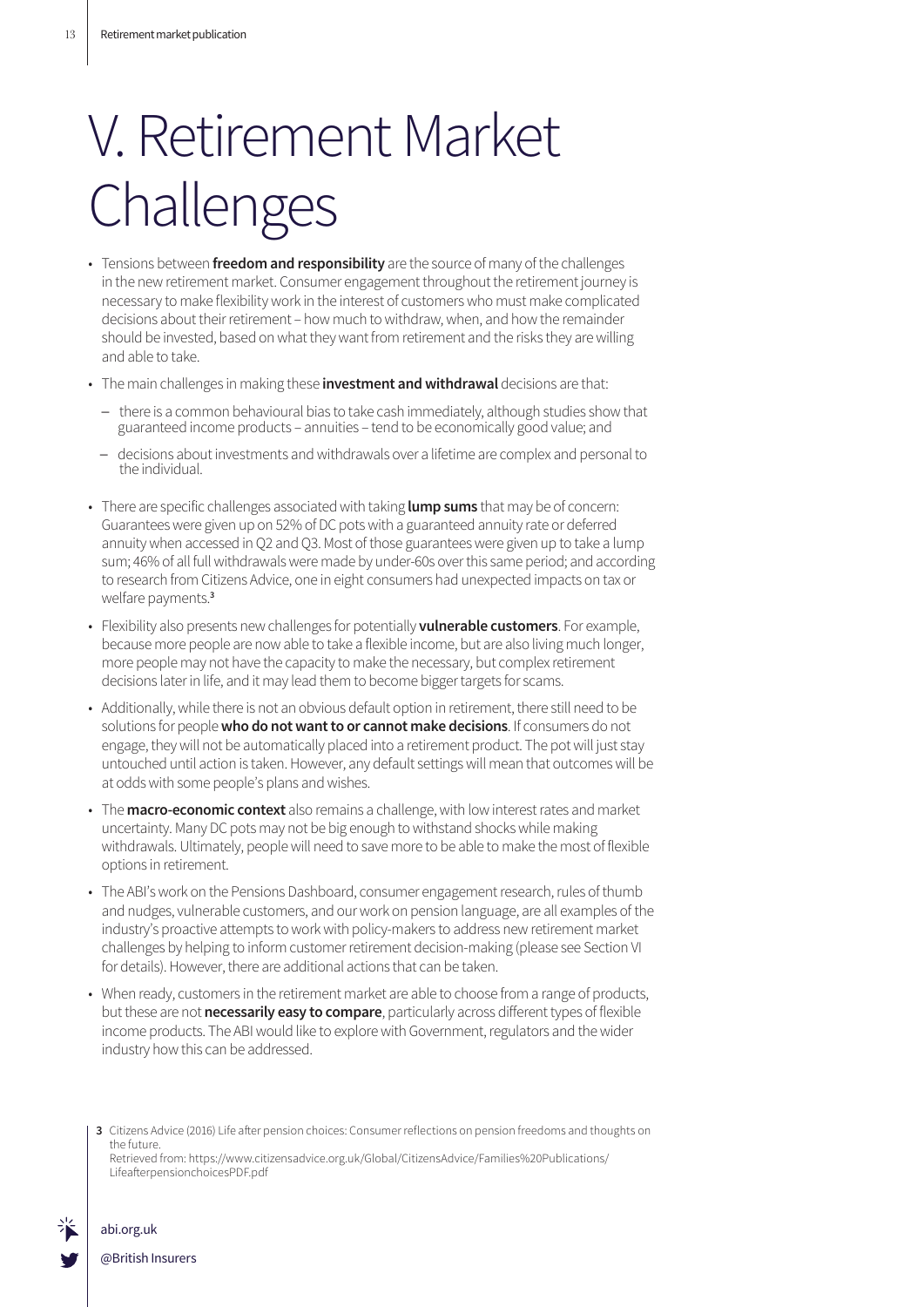- The ABI supports the Financial Advice Market Review recommendations. Driving forward the implementation of these recommendations, and fostering innovation in this area, must remain key to helping make advice more accessible and affordable, especially for those with small pots. We would like to see prompt clarity over the definitions of advice and guidance, and bold, effective rules of thumb and nudges to help providers and others give consumers more help to inform their retirement decisions.
- Quality guidance is also essential. We support the creation of a Single Financial Guidance Body that builds on and enhances the guidance available in the lead up to retirement and beyond. It is important for stakeholders to continue to work together to promote both the value and the uptake of advice and guidance, including automated advice.
- This is a market with long-term products and a policy with long-term consequences. This is in part why **the reforms and market needs time and stability to settle.** While retirement goals and outcomes are highly personal and change over time, **evaluation of the freedom and choice policy requires government departments and regulators to come together to reach a common view of what a good outcome should be, and requires a longitudinal study of the behaviour and wider financial circumstances of customers accessing their pension to establish trends over time. These and other policy recommendations** are formally set out in a framework of principles for the new retirement market in the concluding section.
- • It is important to recognise that not everyone will reach outcomes that are unquestionably the best for them. However, addressing these challenges will go a long way to encourage consumers to trust and engage with their pensions, helping to ensure that as many people as possible reach their retirement goals.

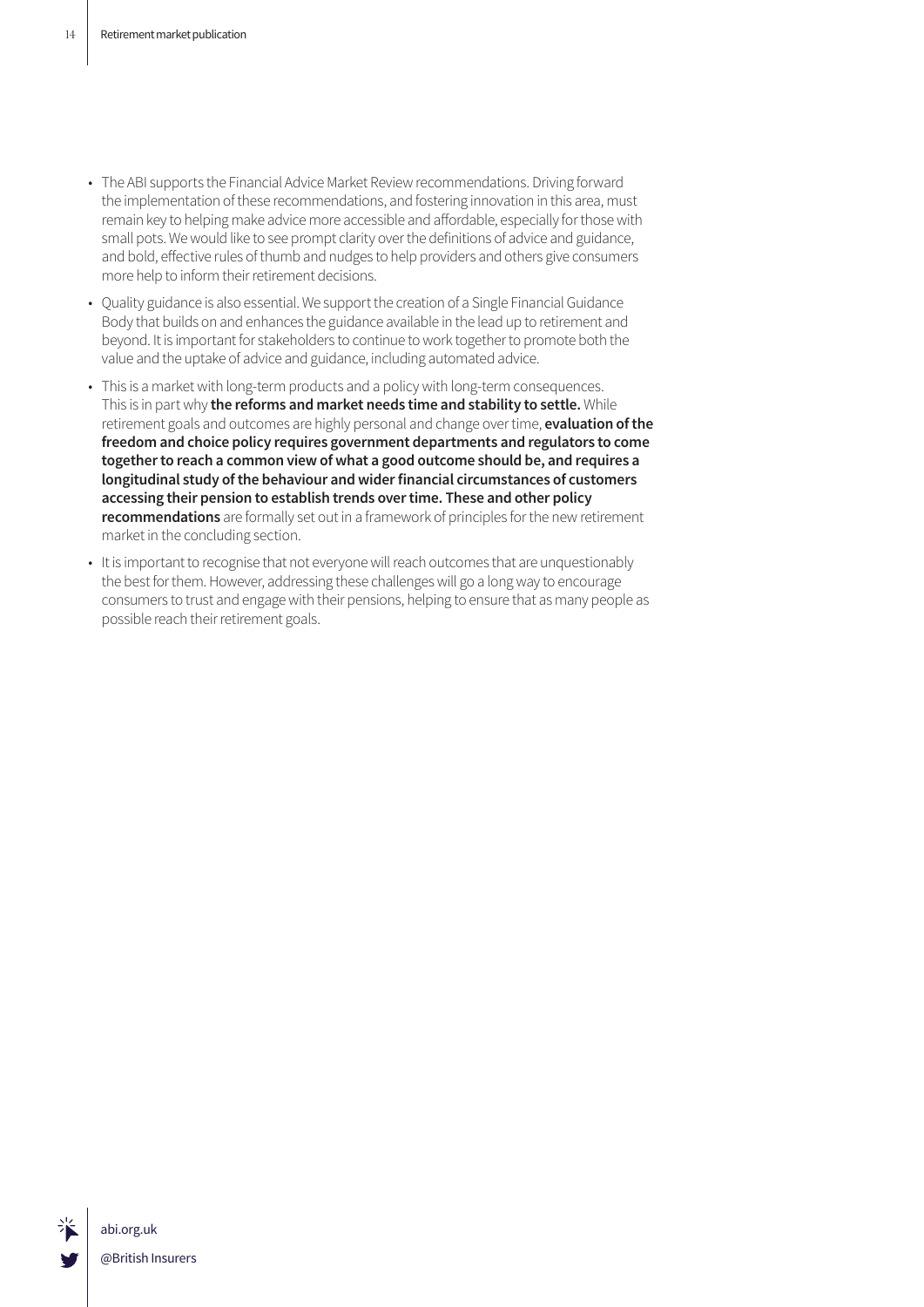# VI.ABI Actions to Address Challenges

The ABI proactively seeks to contribute solutions to the retirement market challenges, as evidenced by the following projects. We will continue to identify where the ABI can actively help to ensure that the retirement market is functioning properly.

| <b>ABI Action</b>                                                               | <b>Project Description</b>                                                                                                                                                                                                                                                                                                                                                                                        |
|---------------------------------------------------------------------------------|-------------------------------------------------------------------------------------------------------------------------------------------------------------------------------------------------------------------------------------------------------------------------------------------------------------------------------------------------------------------------------------------------------------------|
| Consumer<br>Engagement<br>Research                                              | Sponsoring PPI research on what kinds of engagement work,<br>when and how. The work segments the population by life<br>stages, characteristics and by current levels of engagement,<br>with an objective to better understand which behavioural<br>techniques might assist people to achieve better pension<br>outcomes. Launch scheduled for July 2017.                                                          |
|                                                                                 | We are also working with a consumer research agency<br>to consider whether saving habits can be improved by<br>developing a consistent way of communicating pension<br>savings, so that consumers: understand the benefits of saving<br>into a pension; can simply compare saving into a pension with<br>other saving vehicles; and are, ideally, incentivised to save<br>more. Launch scheduled for summer 2017. |
| Vulnerable<br><b>Customers Guide</b>                                            | A guide for anyone operating in the retirement market,<br>building on the work shared with us by ABI members. The<br>guide includes definition and analysis of the problem,<br>principles that firms can sign up to, examples of what works<br>well as well as case studies, learning from similar exercises<br>and applying their principles to the retirement market.<br>Launch scheduled for later in 2017.    |
| <b>Pensions Dashboard</b>                                                       | Managed by the ABI on behalf of the wider industry and<br>with the sponsorship of HMT, it is a proof of concept for the<br>technical infrastructure to deliver online services which will<br>show customers all of their pension entitlements together<br>in one place. The prototype was demonstrated in March<br>2017.                                                                                          |
| <b>Rules of Thumb and</b><br><b>Nudges</b>                                      | Submitted ABI recommended Rules of Thumb and Nudges<br>to the Financial Advice Working Group in December 2016.                                                                                                                                                                                                                                                                                                    |
| <b>Making Retirement</b><br><b>Choices Clear</b><br>(Pension Language<br>Guide) | Seeks to remove jargon from pension language. In<br>the process of being incorporated into consumer<br>communications by providers. Launched April 2015,<br>supporters implement principles from April 2017.                                                                                                                                                                                                      |

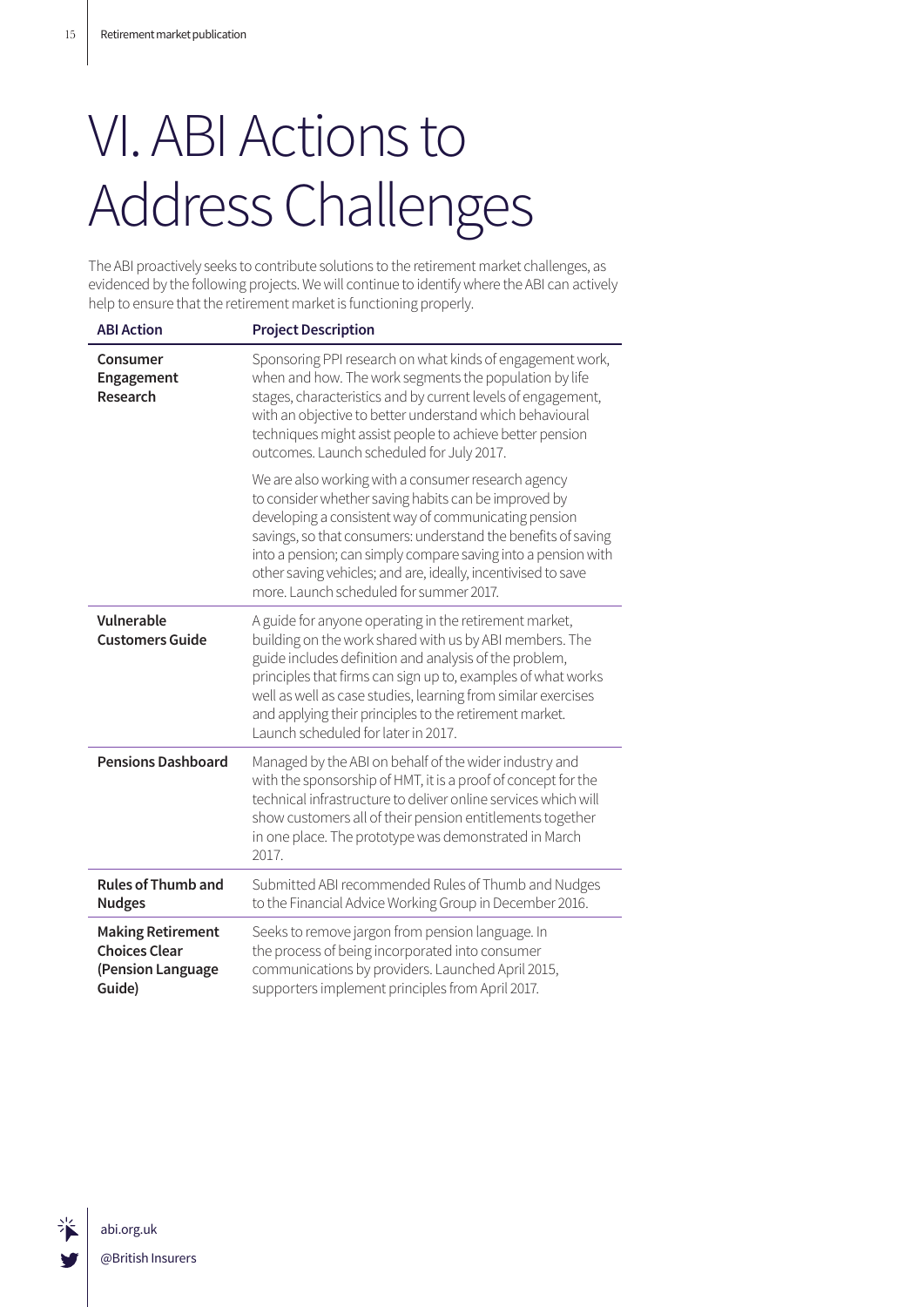## VII. Conclusions

To help ensure the best possible retirement outcomes for the UK, the ABI recommends a series of principles to inform policymaking, based on the ABI's analysis of the new retirement market, as well as its challenges.

### **Box 7.1 – Principles for the new retirement market**

|                | <b>Principle</b>                                                                                                                                                                                                                                              |  |
|----------------|---------------------------------------------------------------------------------------------------------------------------------------------------------------------------------------------------------------------------------------------------------------|--|
| 1              | Pensions policy needs to have a joined-up strategy across Government, to<br>have a period of stability, and it needs to have clearly articulated goals.                                                                                                       |  |
| 1a             | There should be a clear, long-term, sustainable and joined-up strategy articulated<br>for UK pensions policy - based on a consensus driven approach across Government<br>- which should be in collaboration with welfare, savings, housing and health policy. |  |
| 1 <sub>b</sub> | There should be a period of stability during which there are no fundamental changes<br>to pensions policy. Any changes must be within the context of the overall long-term<br>strategy articulated and in the best interests of the consumer.                 |  |
| 1c             | There should be an articulation of what a good outcome looks like, based on both<br>(a) consensus of what a pension is for and (b) a definition of what minimum standard<br>of living is acceptable for the UK.                                               |  |
| $\overline{2}$ | Pensions policy and regulation need to promote an effective market that is<br>focused on engaging customers to deliver good outcomes.                                                                                                                         |  |
| 2a             | Policy interventions should focus on customer behaviour and promote engagement<br>where it is needed - such as in making investment and withdrawal choices.                                                                                                   |  |
| 2 <sub>b</sub> | Industry, regulators and consumer representatives should work together to promote<br>engagement, such as developing a framework to compare flexible income products.                                                                                          |  |
| 2c             | Trust- and contract-based schemes should be regulated consistently, including where<br>they put in place solutions for those that do not engage with pensions.                                                                                                |  |